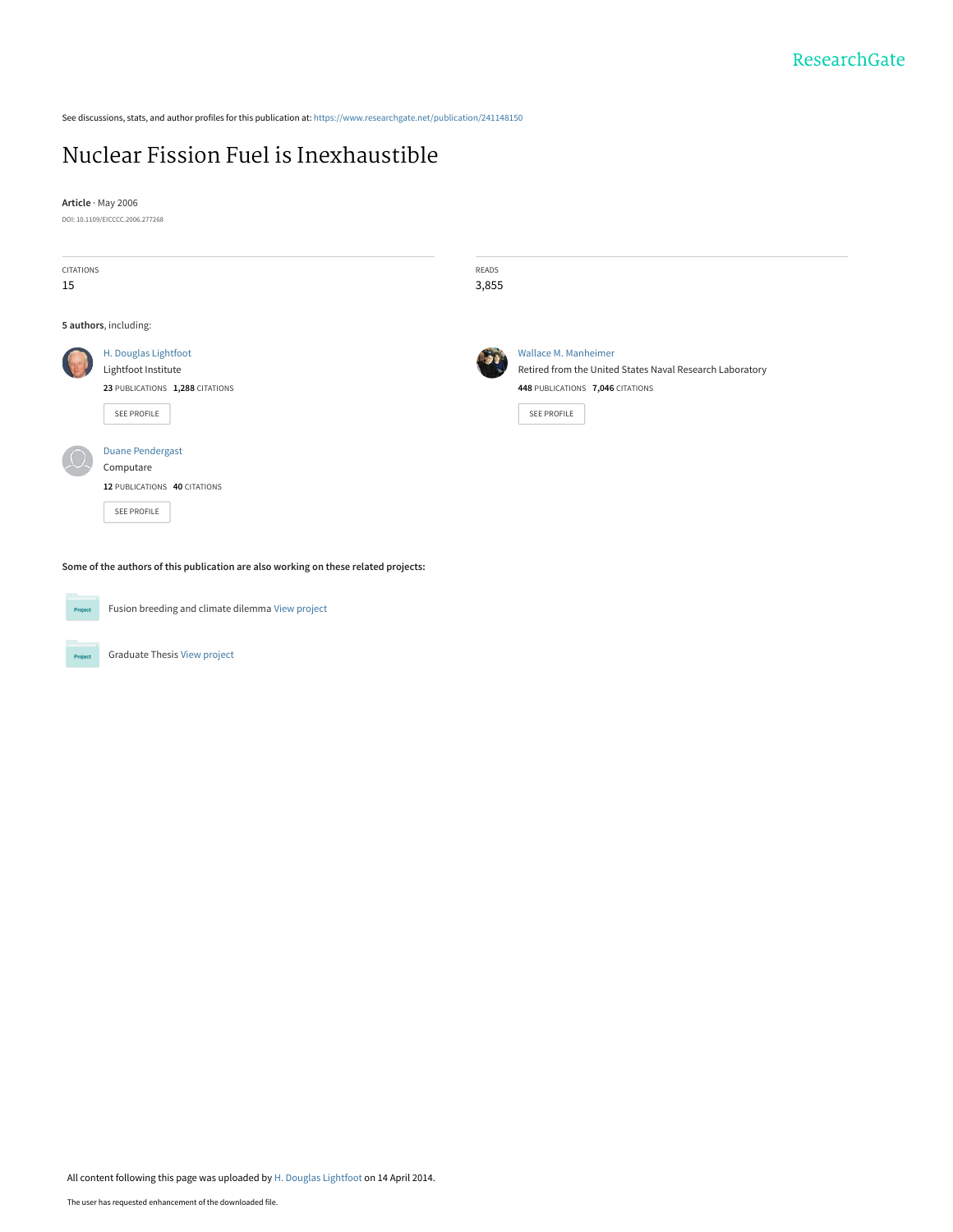# **Nuclear Fission Fuel is Inexhaustible**

## H. Douglas Lightfoot Global Environmental Climate Change Centre McGill University

Wallace Manheimer Naval Research Laboratory, retired

Daniel A. Meneley Engineer Emeritus, AECL

## Duane Pendergast **Computare**

## George S. Stanford Argonne National Laboratory, retired

*Abstract: Nuclear fission energy is as inexhaustible as those energies usually termed "renewable", such as hydro, wind, solar, and biomass. But, unlike the sum of these energies, nuclear fission energy has sufficient capacity to replace fossil fuels as they become scarce. Replacement of the current thermal variety of nuclear fission reactors with nuclear fission fast reactors, which are*  100 times more fuel efficient, can dramatically extend nuclear fuel reserves. The contribution of uranium price to the cost of *electricity generated by fast reactors, even if its price were the same as that of gold at US\$14,000/kg, would be US\$0.003/kWh of electricity generated. At that price, economically viable uranium reserves would be, for all practical purposes, inexhaustible. Uranium could power the world as far into the future as we are today from the dawn of civilization—more than 10,000 years ago. Fast reactors have distinct advantages in siting of plants, product transport and management of waste.* 

Keywords: breeder, fission, fusion, inexhaustible, nuclear, plutonium, reactor, renewable, thorium, uranium

## **1.0 Background**

In 1983, Bernard L. Cohen [Cohen, 1983] showed quantitatively that uranium as nuclear fission fuel is, for all practical purposes, inexhaustible, given the use of fuel efficient breeder reactors. This idea had also been suggested earlier by others [Lewis, 1968]. The aim of this paper is to support this claim and show that technology is close at hand to take full advantage of this endless resource.

When energy sources such as hydro, wind, solar, biomass and geothermal are termed "renewable", what is really meant is that they are inexhaustible. If, for all practical purposes, nuclear fission fuel is inexhaustible, then it too is one of the "renewables". Moreover, nuclear fission has much greater capacity to provide energy than all of the other "renewable" energies put together. The paper in Track 1 of this conference, "A Strategy for Adequate Future World Energy Supply and Carbon Emission Control" [Lightfoot, 2006], makes the case that nuclear fission is the only source of energy large enough to replace fossil fuels on the scale required that is available now.

Currently, primary energy supplied by nuclear fission is about 29 EJ/yr (EJ = 1 exajoule =  $10^{18}$  joules = 0.95 quads) and is growing slowly at about 0.3 EJ/yr [Schneider, 2005]. However, as fossil fuels become scarce the use of nuclear fission energy will have to grow considerably faster than the current rate if it is to replace even the 2005 fossil fuel consumption of 388 EJ.

The uncertainty of long term fossil fuel supply is a good reason to proceed expeditiously with development and commissioning of nuclear fast reactors. We must be ready with a source of fuel that is large enough to displace fossil

**©2006 IEEE**. Personal use of this material is permitted. However, permission to reprint/republish this material for advertising or promotional purposes or for creating new collective works for resale or redistribution to servers or lists, or to reuse any copyrighted component of this work in other works must be obtained from the IEEE.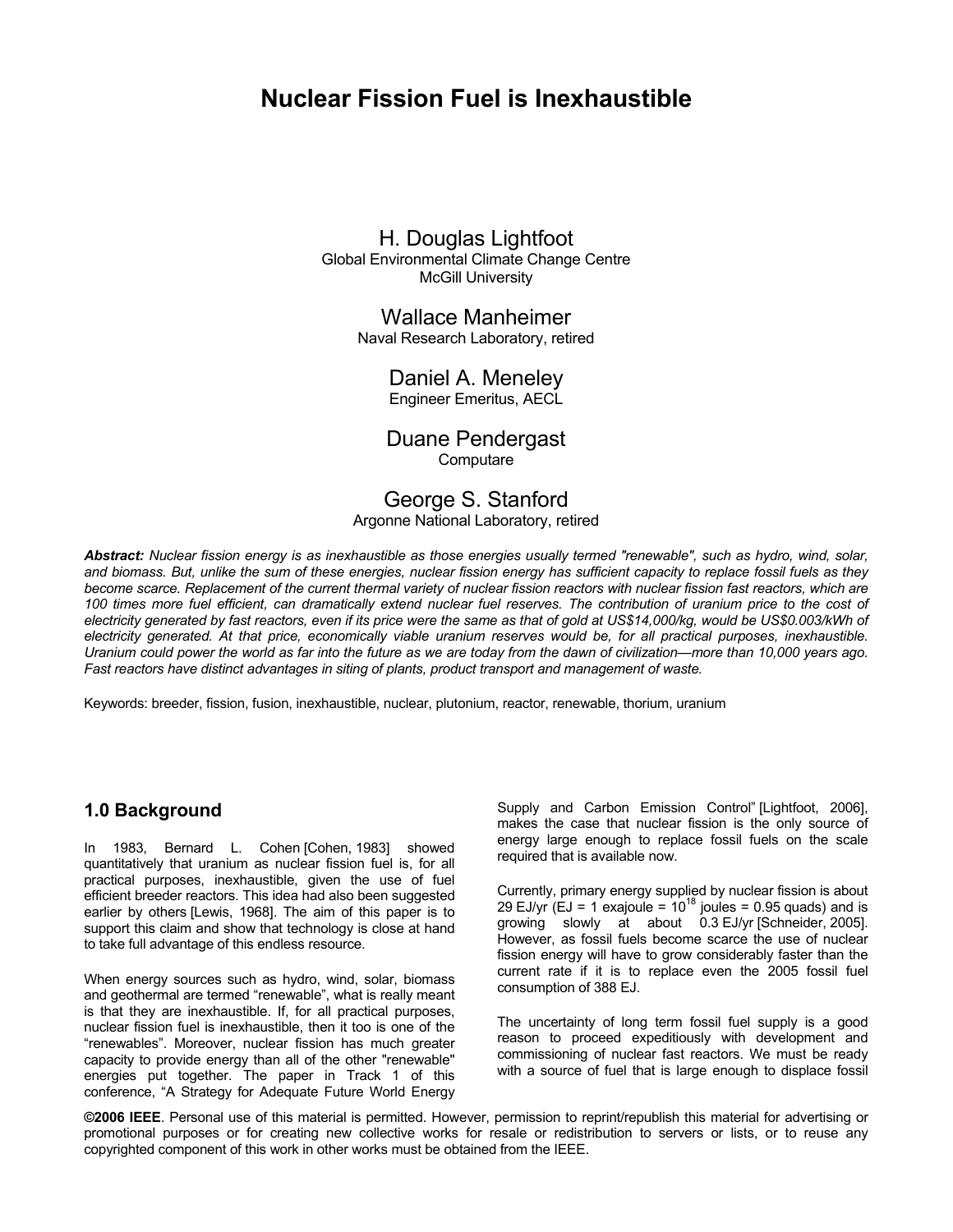fuels because they comprise 85% of the world's fuel supply and are directly related to people's well-being [Hoffert, 1997].

Replacing the current thermal reactors which use about 0.7% of the uranium fuel with fast breeder reactors that consume virtually all of the uranium will assure long term energy supply, much-reduced waste management problems and better proliferation resistance [Wade, 2000].

Fossil fuels burn in air to provide heat that is used to generate electricity, and to provide energy for transportation and for residential, industrial and commercial applications. Burning fossil fuels generates carbon dioxide and pollutants of various kinds. Nuclear fission provides heat for all of these applications, but without emissions of carbon dioxide, sulfur, mercury, nitrogen oxides, etc.

## **2.0 How much nuclear fuel does the world need?**

Table 1 is an analysis of supplying all of the world's primary energy at the estimated 2005 consumption rate [IEO, 2003] with nuclear power. The purpose is to try to make a rational guess as to how much energy the world might use in the future if fossil fuels were replaced entirely by nuclear fission energy.

Electricity generation accounts for 37% of global primary energy consumption, and all of that 37% could be supplied by nuclear fission. Renewable energies meet 8-9% of current world primary energy demand and account for about 20% of electricity generation. However, those sources have well defined growth limits and their contribution will become a smaller percentage of world primary energy demand as the demand grows. For purposes of this analysis, renewable energies are assumed to make no contribution to electricity generation. Primary energy for electricity generation in 2005 was 169 EJ and would be the same if it were all from fission.

Table 1 World primary energy by nuclear fission in 2005

| Electricity use        | $\frac{0}{0}$ | Current<br>fuel<br>2005<br>EJ | Nuclear<br>fission<br>2005<br>EJ | Ratio |
|------------------------|---------------|-------------------------------|----------------------------------|-------|
| Electricity generation | 37            | 169                           | 169                              | 1:1   |
| Resid, Indust, Comm.   | 41            | 187.4                         | 375                              | 2:1   |
| Transportation         | 22            | 100.5                         | 402                              | 4:1   |
| Totals                 | 100           | 457                           | 946                              | 2.1:1 |

Residential, industrial and commercial uses account for about 41% of the world's primary energy demand and all of it can be provided by nuclear generated electricity except the part used in industrial for raw materials, such as petrochemical feedstock, coke and graphite manufacture, etc. Residential, industrial and commercial are expected to consume 187.4 EJ of primary energy as fossil fuels in 2005. They would consume 375 EJ of nuclear fission energy delivered as electricity based on the reasonable assumption that generating electricity and using it for heat is about onehalf as efficient as burning fossil fuels directly on site, hence the ratio of 2:1.

Transportation consumes about 22% of the world's primary energy [IEA, 2005] and 95% is supplied by oil [IELS, 2005] simply because there are no alternatives available today on the scale required. For purposes of this analysis, it has been assumed that nuclear fission energy could be used to manufacture transportation fuel at an energy ratio of four units of fission energy to one unit of transportation fuel. hence the 4:1 ratio. At this point, we do not speculate on what the transportation fuel might be, except to say that railroads could be electrified and large ships can be nuclear powered.

The sum of the nuclear fission replacement energy, taking into account inefficiencies introduced by conversion processes, comes to 946 EJ to displace the 457 EJ of total world energy consumption in 2005, of which 388 EJ, or 85%, is fossil fuels.

Global energy consumption is growing such that the IPCC "Business as usual" scenario IS92a suggests it could reach about 1,453 EJ/yr in 2100 [Hoffert, 1998], or about four times the 1990 level of 350 EJ/yr. For purposes of this analysis, the not unreasonable assumption is made that world energy demand could reach about 2,500 EJ/yr in 2200, and then level off. This 2,500 EJ would be about five and a half times 2005 world energy demand, and is about what would be required to bring average energy consumption per person up to about the current level enjoyed by the average European.



In Figure 1, Line 1 is the quantity of primary energy the world might use based on the current mix of energy sources. Line 1 starts at 421 EJ/yr in 2000 and passes through 1,453 EJ in 2100, based on IPCC "Business as Usual" scenario IS92a. It continues at the same slope and reaches 2,500 EJ/yr in 2200, where it levels off. Line 2 starts at 940 EJ in 2050, at which point half of all energy is assumed to come from nuclear fission. At 2100, it is assumed that all of the world's primary energy is from fission and Line 2 continues to 5,000 EJ in 2200 and then levels off. Line 3 is the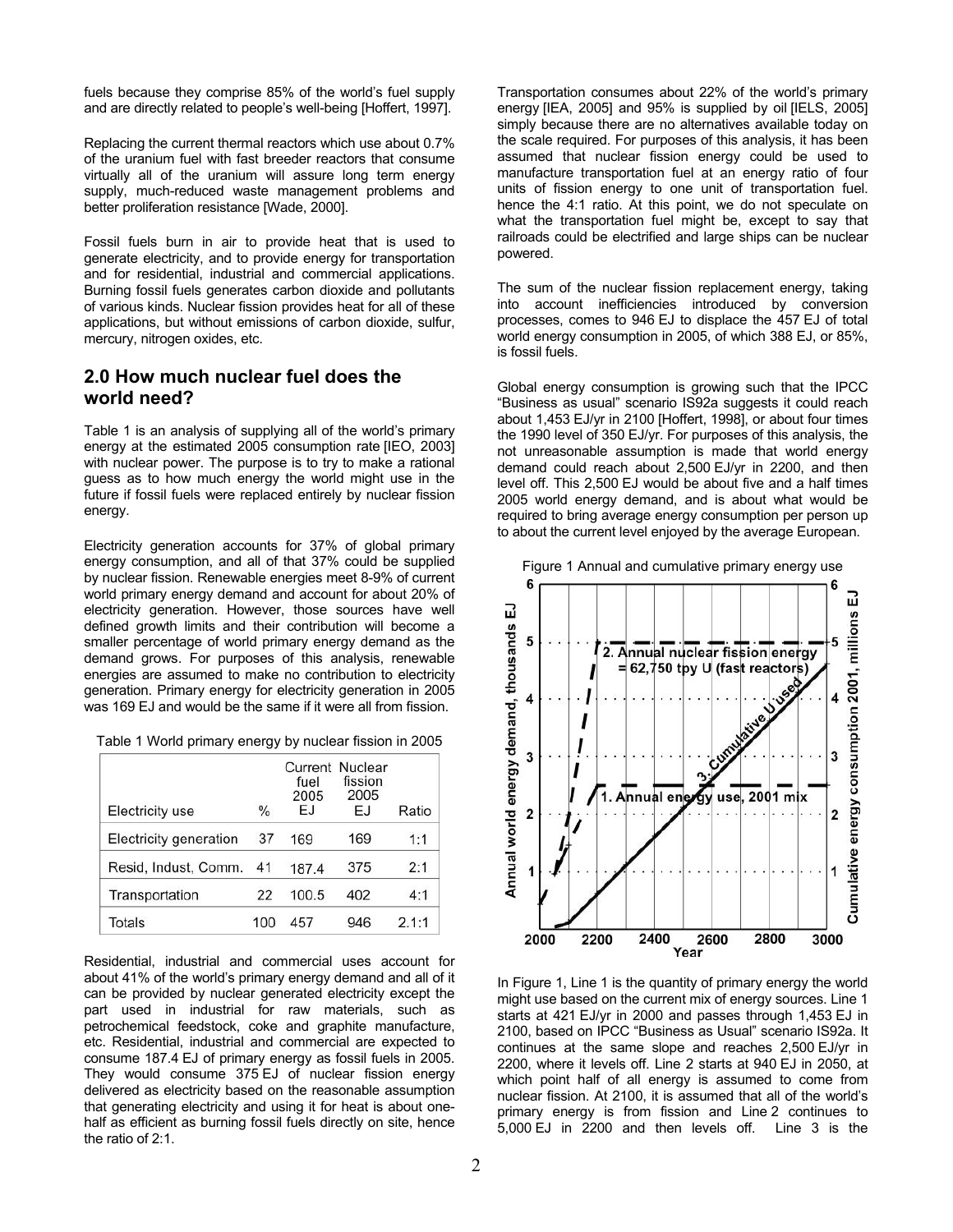cumulative consumption of uranium for the period 2000 to 3000 based on Line 2, and can be compared to the estimated quantities of energy available from uranium given in Table 2.

# **3.0 Thermal and fast nuclear reactors**

A nuclear reactor converts the fissile components, such as  $^{235}$ U, of nuclear fuel into energy, and fertile components, such as <sup>238</sup>U, into fissile components and then into energy. A *fissile* atom is one that is very likely to be fissioned (split) when a neutron is absorbed, thereby enabling a nuclear chain reaction. A *fertile* atom is one that can be converted to a *fissile* atom by absorbing one neutron.

In the fission process, which is an exothermic reaction, about 0.09% of the total mass of a uranium atom is converted to energy. Most of this energy is manifested as increased temperature inside the reactor fuel. Liquid heat-transfer material is circulated through the reactor to control the temperature. It also extracts heat for useful purposes, such as to produce steam to drive a turbine connected to an electric generator.

## **3.1 Thermal reactors**

Fast neutrons produced in the fission reaction are "moderated" (slowed) when they bounce off light atoms such as hydrogen or carbon. A thermal reactor contains a large amount of such moderating material to slow down the fission neutrons. This takes advantage of the fact that the probability of a neutron being absorbed into another <sup>235</sup>U nucleus is much higher at low neutron energy. As a result, the chain reaction can be sustained with a low concentration of fissile isotopes—the 0.71% of  $^{235}$ U in naturally occurring uranium will suffice if the other materials in the reactor do not capture too many neutrons and so prevent them from being absorbed into 235U nuclei to continue the chain. Some neutrons are absorbed in fertile nuclei during this process, thereby producing fissile nuclei. These newly created nuclei also contribute to sustaining the chain reaction. Also, some of the fertile nuclei are directly fissioned by fast neutrons.

The main advantage of a thermal reactor is that, depending on its design and the choice of neutron moderator, it can use either natural uranium as mined, which is  $0.71\%$  <sup>235</sup>U and 99.28% <sup>238</sup>U, or uranium that is somewhat enriched with the fissile isotope <sup>235</sup>U. Unfortunately, thermal reactors can use less than 1% of the uranium originally mined because of the decrease in the number of fissile nuclei as the chain reaction proceeds, and the consequential need to replenish these fissile nuclei by extracting them from fresh uranium ore.

A thermal reactor requires the mining of a large amount of uranium from which a relatively small amount of useful energy is extracted. Many materials produced in fission are radioactive but decay to extremely low levels in a few hundred years. However, some of the heavy elements produced by neutron capture remain radioactive for thousands of years after being discharged from the reactor. These are the bothersome elements that are responsible for the prolonged controversy over the licensing of the Yucca Mountain repository.

### **3.2 Fast reactors**

Fast reactors get their name from the fact that the neutrons released in the fission reaction are not slowed down as in a thermal reactor. Fast reactors contain a minimum of moderating material. Under these conditions, fission neutrons are absorbed at quite high energy to sustain the chain reaction.

A fast reactor can be configured to produce either more or fewer fissile atoms than it uses to sustain the chain reaction. In other words, it can be a net producer or a net consumer of plutonium. Because of its ability to produce more fuel than it uses, fast reactors are often called "fast breeder reactors". In Europe fast reactors are known as "liquid metal reactors" (LMR).

A major advantage of this design stems from the fact that more neutrons are emitted during high-energy fission than during low-energy fission. These extra neutrons convert more of the fertile nuclei to fissile nuclei as the chain reaction proceeds. The result is that fast reactors can convert all of the fertile material to fissile plutonium if external reprocessing and fabrication facilities are provided to remove the true waste and recycle the remainder. Eventually a fast reactor can split almost all fertile and fissile nuclei to yield more than 100 times the energy from the original mined uranium than do thermal reactors.

Another important advantage follows from this total destruction of heavy atoms. A fast reactor produces much less long-lived radioactive waste than thermal reactors. Waste from fast reactors is almost free of harmful radioactive atoms less than 500 years after its discharge from the reactor [Stanford, 2001][Adamov, 2004].

The hundred-fold fuel efficiency advantage over thermal reactors brings a third benefit—a big one. It is obvious that a mineral deposit becomes an "ore" only when the valuable material can be recovered at an acceptable cost. If we increase uranium's unit value to society by more than one hundred times, then the number of deposits that can be classified as economically recoverable is vastly increased [Meneley, 1995]. Herein lies the fundamental reason for building fast reactors—they are electricity producers in their own right, but they are also "fuel factories" that extend uranium resources well beyond our foreseeable horizon and into the millennia beyond.

The production of 1 EJ of electricity requires 120,000,000 tonnes of coal or 5,000 tonnes of uranium in a thermal reactor. A fast reactor requires only 50 tonnes for a mass ratio of 2,400,000 to one compared to coal. This illustrates the great advantage of nuclear energy in fuel and waste handling requirements, and another practical example of the advantages of fast reactors.

The first-ever electricity produced by nuclear fission came from the EBR-I fast reactor in the U.S. in 1951. However, today the vast majority of nuclear power is produced by thermal reactors. Several countries (U.S., Britain, France, Russia, Japan) have built and operated fast reactors of early design. Only two fast reactors are generating power today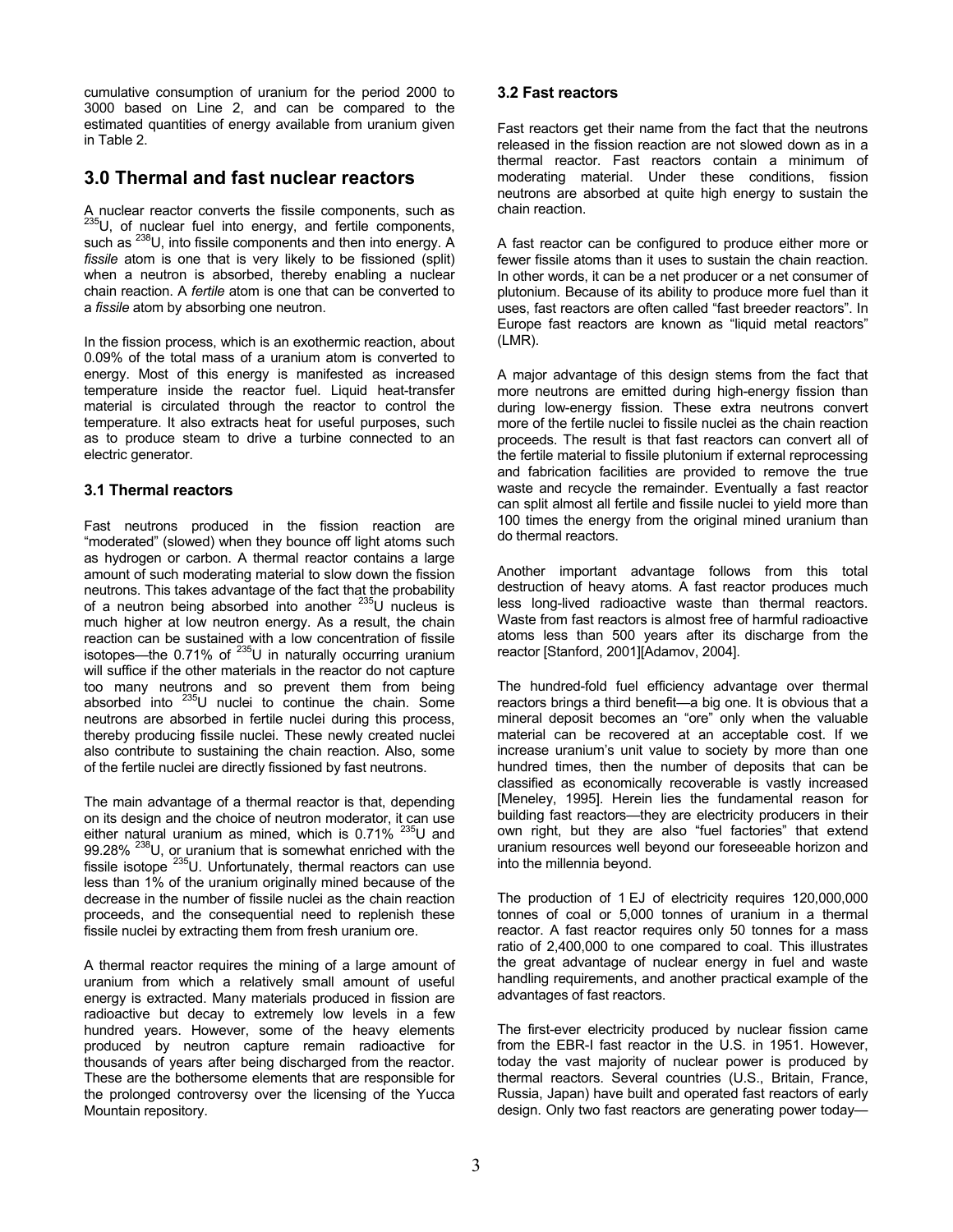Russia's BN-600, which has been producing electricity since 1981 [Adamov, 2004], and France's Phenix started in 1974.

#### **3.3 Thermal reactors versus fast reactors**

Safety features in design and operation of fast reactors are mostly similar to those of thermal reactors. Differences are relatively small, tend to favor fast reactors and the engineering solutions are in hand.

Waste management is much easier with fast reactors because almost all of the long-lived nuclear waste products associated with thermal reactors are split by the fast neutrons. The radioactive materials remaining are of concern for less than 500 years.

In fission reactors using uranium, the process of "burning" nuclear fuel involves production and consumption of plutonium. In a thermal reactor, perhaps 30% of the useful energy comes from fissioning of plutonium. A fast reactor, on the other hand, derives almost all of its energy from plutonium.

Current procedures for security and safe handling of the many varieties of radioactive materials are equally applicable to fast reactors. In addition to the atomic energy regulators of many countries, a section of the United Nations is dedicated to coordinating these procedures and ensuring they are followed world-wide.

It has been suggested that the threat of proliferation can be further reduced by means of a "hub-spoke" arrangement. Under one variant, there would be secure energy parks where fast breeders or a fusion/fission hybrid would use uranium or thorium to generate fuel for small, plug-and-play "battery" reactors, 10 MWe and up, whose cores would be rented as sealed units to countries needing electric generators. After a lifetime of 15−30 years the core would be traded to the energy center for another. The reactors could be multipurpose—for process heat and desalination, as well as generating electricity [Manheimer, 1999] [Wade, 2000] [Feiveson, 2001].

If fast reactors have such a large fuel economy advantage over thermal reactors, why are there not more fast reactors in use today? The answer has three parts. First, uranium is so inexpensive today that there is little incentive to use it more fuel efficiently, and storage of the unused uranium and other nuclear waste is manageable in the short term. Second, thermal reactors were first to be introduced commercially and have been continually improved. And third, in the early 1990s energy supply was perceived to be secure and the Integrated Fast Reactor Program at Argonne National Laboratory in the U.S. was cancelled in 1994 [Till, 2005]. It was considered the most advanced fast reactor research program in the world at that time.

Concern about secure energy supply is now generating renewed interest in developing modern, commercially available fast reactors. For example, in order to extend their nuclear energy resources, India [Rodriguez, 2000] and China recently declared that they will invest heavily in fast reactors, as will Japan.

## **4.0 World reserves of nuclear fuel**

This section examines the amount of nuclear fuel available from all sources, and the effect of its price on availability.

#### **4.1 Uranium reserves**

Line 2 of Table 2 shows the Intergovernmental Panel on Climate Change (IPCC) resources base of uranium as 7,700 EJ of energy available [Metz, 2001]. This estimate is based on a thermal energy equivalent of 500 TJ/tonne of uranium, which is the average rate at which current thermal reactors extract energy from uranium.

Fast reactors can increase the thermal energy available to a theoretical maximum of 79,440 TJ/tonne, about 160 times that of a thermal reactor. For purposes of constructing Table 2, 160 times has been used. Therefore, the results in the fast reactor column of the table might be more or less optimistic depending on the specific fast reactor design.

| Sources of U & Th          | <b>Reserves</b><br>tonnes | Thermal<br>reactor<br>ΕJ | Fast<br>reactor<br>EJ |
|----------------------------|---------------------------|--------------------------|-----------------------|
| 1 U - USGS 2179-A          | 3.192                     | 1.6                      | 253.6                 |
| 2 [Metz, 2000] Table 3.28a | 15,400                    | 7.7                      | 1,223                 |
| 3 Used fuel                | 2,000                     |                          | 160                   |
| 4 Surplus military U & Pu  | Small                     |                          | Small                 |
| 5 Phosphate deposits       | 20,000                    | 10.0                     | 1.600                 |
| 6 U in seawater            | 4.400.000                 | 2,200                    | 317.760               |
| 7 Thorium - USGS 2004      | 1.200                     | 0.6                      | 95.3                  |

Table 2 Sources and quantities of nuclear fuel (000's)

Early in the nuclear era, uranium was thought to be in short supply as a long term replacement for fossil fuels [Lewis, 1968] unless fast reactors were soon introduced to increase greatly the fuel efficiency. But that feeling of urgency waned when further exploration yielded large new uranium discoveries, uranium demand did not increase as expected and fossil fuels seemed limitless. Today, 7,700 EJ does not seem large anymore, and fossil fuel limits are becoming evident [Oi, (1), 1997].

#### **4.2 Uranium price vs. uranium reserves**

In Table 2, Line 1, the estimate in 2002 by the United States Geological Survey (USGS) of reasonably assured uranium resources based on a cost category of less than US\$80/kgU [USGS, 2002] is 3,192,500 tonnes. World uranium consumption of 64,000 tonnes/yr in 2001 for thermal reactors would consume these reserves in about 50 years. The Intergovernmental Panel on Climate Change (IPCC) estimate of 15,400,000 tonnes [Metz, 2001] of uranium reserves based on a cost category of less than US\$130/kg, Line 2, would last for 240 years.

Two factors work very much in favor of uranium being economically viable at much higher prices. The first is that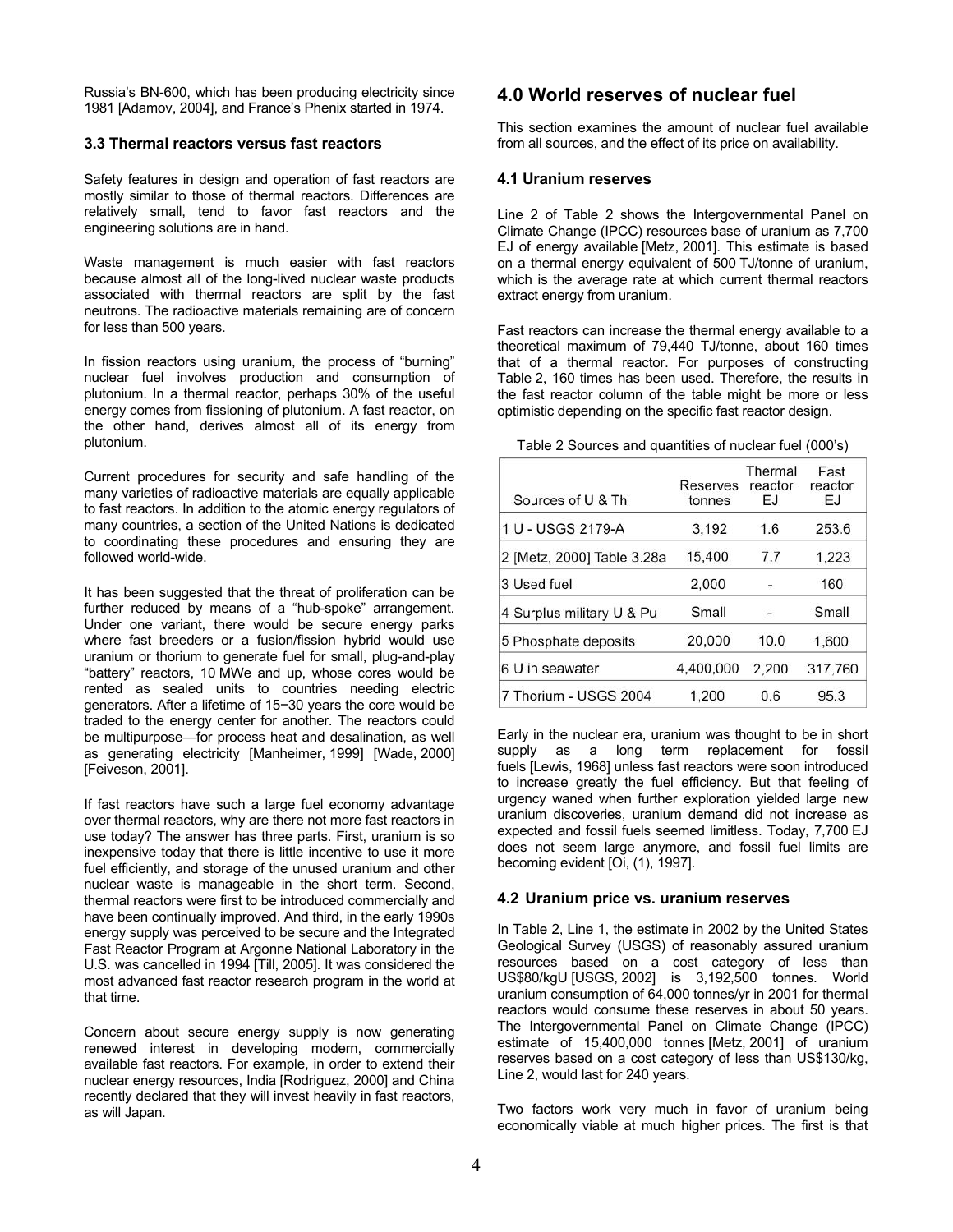energy content per unit of weight is very high. For example, 1 kg of uranium has as much potential energy as 2,300,000 liters of gasoline.

The second is that the price of uranium when converted to other forms of energy, such as electricity, is a very small part of the retail price. For example, at a  $U_3O_8$  (yellow cake) price of about US\$70/kg [UC, Oct 2005] the raw material cost of the uranium to produce electricity in thermal reactors is about US\$0.0015/kWh [Pendergast, 1990]. If the price of  $U_3O_8$ were to increase 100 fold to US\$7,000/kg, the price of electricity would increase by about US\$0.15/kWh, which compares with the current retail price of electricity in North America being US\$0.05 to US\$0.15/kWh. Thus, if the current price increased even that dramatically, the price of electricity would increase to US\$0.20 to US\$0.30/kWh, which would be manageable.

However, with fast reactors that "burn" virtually all of the uranium, even if  $U_3O_8$  increased in price about 200 times from US\$70/kg to the current price of gold at US\$14,000/kg, the fuel cost for electricity generated by nuclear fission breeder reactors would be less than US\$0.003/kWh.

At US\$14,000/kg, immense quantities of uranium in crustal deposits would become economically viable. For example, one tonne of current low grade ore [WNA, 2004] at 1,000 parts per million (ppm) of uranium would contain 1 kg of uranium with a selling price of US\$14,000. It is likely that enough uranium would be available to power the world for as far into the future as today is from the day more than 10,000 years ago when civilization dawned. This would require about 40-50 times more uranium than the IPCC estimate in Line 2 of Table 2.

### **4.3 Uranium in phosphate deposits and the ocean**

It is estimated that 20,000,000 tonnes of uranium are distributed in phosphate deposits at concentrations of 3 to 400 ppm [Anwar, 1992], and would likely be economically recoverable for fueling fast reactors if the need arose. This source would provide about 1,000,000 EJ of energy from fast reactors, or close to the same as the 1,223,000 EJ from the IPCC uranium reserves estimate in Table 2, Line 2.

The estimated 4.4 billion tonnes of uranium in the oceans of the world at a concentration of 3.3 parts per billion is often considered as an inexhaustible uranium mine by itself. However, extraction of uranium from seawater at such a low concentration is not easy. The ion exchange resin must be exposed to enormous quantities of seawater [Hoffert, 2002]. The resin is not specific to uranium and picks up other metals at the same time. Development of ion exchange resins, which began more than twenty years ago, is at the stage where 350 kg of resin as non-woven fabric can recover >1 kg of uranium (expressed as  $U_3O_8$ ) after 240 days of submersion [Seko, 2003] in a suitable natural ocean current.

Although this is an interesting experiment, the need for large scale extraction from seawater is very far in the future. Nevertheless, a cost effective way to access that uranium would be beneficial because probably many more countries have access to the ocean than to land based uranium reserves.

#### **4.4 Already mined uranium**

The uranium already on hand constitutes a very large energy resource, since probably less than one percent of its energy, overall, has been extracted. Approximately 2 million tonnes of uranium have been mined so far [WEC, 2001] equivalent to almost two-thirds of the current uranium reserves reported by the USGS, based on US\$80/kg, Line 1, Table 2. Since much of its fissile isotope  $235$ U has been consumed in reactors, the vast bulk of the energy in the uranium already on hand is unavailable to thermal reactors. However, fast reactors can extract essentially all of that energy. In principle, this uranium could meet the world's energy needs for the next 150-200 years.

The exact amount of weapons grade uranium and plutonium is not known, but is small compared to other sources of nuclear fission fuel [Oi, (2), 1997]

### **4.5 Thorium as nuclear fuel**

Thorium can serve as a reactor fuel, and constitutes another energy resource that could be tapped if there were a reason to do so. The thorium route is interesting enough that it is being investigated by Japan, Russia, the U.K. and the U.S. [UIC, 2004]—and India with limited indigenous uranium. A Canadian study of an accelerator breeder reactor concept was reported in 1980 [Fraser, 1981]. The proposed system works by accelerating and impacting protons into uraniumplutonium or thorium-uranium fuel assemblies to produce fissile material.

### **4.6 Nuclear fusion/fission hybrid**

Energy can be also be released by nuclear fusion (combining of atomic nuclei). In the case of "d-t fusion", a deuterium (d) nucleus and a tritium (t) nucleus fuse to create a helium nucleus (alpha particle) and a neutron. While deuterium is readily extracted from water, tritium is not naturally present on earth but can be manufactured from lithium (<sup>6</sup>Li) using neutrons from the fusion process.

Nuclear fusion to provide heat is extremely difficult to achieve. Research has been supported for over 50 years, and even optimistic proponents do not see any possibility of a commercial fusion reactor delivering heat for the production of electricity in less than 35-40 years.

Andrei Sakharov [Sahharov, 1990] in the early 1950s suggested a different way to take advantage of the fusion process: "Since energy released per reaction event is much larger in fission than in fusion, the economic and technical possibilities exceed those of direct production of energy in the fusion reactor."

It turns out that using the neutrons of the fusion process to generate fissile fuel for fission reactors, rather than extracting heat directly, increases the total energy output of a fusion reactor by a factor of ten. This happens because splitting one uranium nucleus releases ten times more energy than combining two hydrogen nuclei. Moreover, it appears that manufacturing fission fuel with the fusion process is significantly less challenging technologically than extracting heat.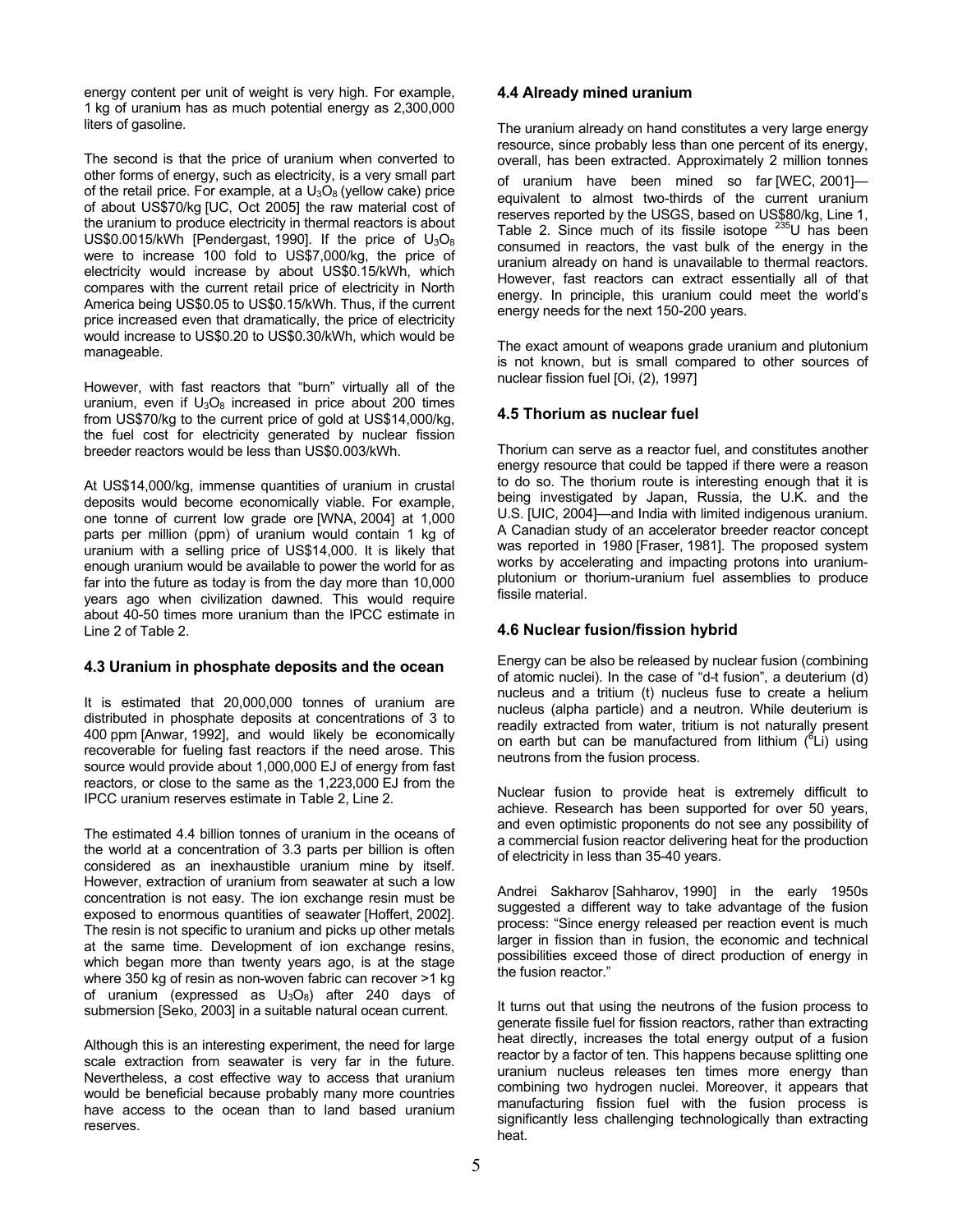There have also been suggestions that neutrons from the fusion process might be used to transmute radioactive waste into benign materials [Manheimer, 1999].

# **5.0 Summary and conclusions**

The contribution of the price of uranium (yellow cake,  $U_3O_8$ ) at US\$70/kg to the cost of electricity from thermal reactors is US\$0.0015/kWh. Fast reactors use virtually all of the nuclear fuel, and are more than 100 times as fuel efficient as thermal reactors. Therefore, with fast reactors, the price of uranium can increase by about 200 times, to the current price of gold at US\$14,000/kg, and yet contribute less than US\$0.003/kWh to the price of electricity.

Insensitivity to the cost of fuel allows very high prices for mined uranium. For all practical purposes, very low grade ores become economically viable and the supply of uranium then becomes inexhaustible. It is likely there is enough uranium available to power the world for as far into the future as today is from the dawn of civilization more than 10,000 years ago. This would require 40-50 times more uranium than the IPCC world supply estimate of 15,400,000 tonnes at US\$130/kg.

Thus, nuclear fission energy is inexhaustible like solar, wind, hydro and biomass, but has the capacity to replace fossil fuels on the scale required, thereby providing energy for many millennia and sharply reducing carbon emissions to the atmosphere.

The ability of a fast reactor to use virtually all of the nuclear fuel hugely simplifies the waste management task. For example, some components of the used fuel from thermal reactors remain appreciably radioactive for thousands of years, but waste from fast reactors is of concern for less than 500 years.

Many of the most serious problems facing human society have an important energy component. We do not know when peak production for fossil fuels will come, but we know that it will eventually arrive. Considering the importance of energy to humanity, it would be prudent to have a substantial program for the development and commissioning of fast nuclear fission reactors under way now in order to be adequately prepared.

Canada could replace all fossil fuel fired generating stations with fission powered ones as a reasonable start towards meeting its Kyoto commitment. This would reduce carbon emissions for the category "Public Electricity and Heat Production" for 2000 by 128 million tonnes CO<sub>2</sub> equivalent [EC, 2002], and would be a relatively large step towards meeting the numerical part of Canada's Kyoto commitment, but not in time for five year 2008-2012 compliance period.

# **References**

Adamov, E, Nuclear's Second Wind. Innovative "fast" nuclear power plants may be a strategic imperative, IAEA Bulletin issue 46.1, June 2004. Available at:

http://www.iaea.org/Publications/Magazines/Bulletin/Bull461/ second\_wind.html

Anwar, J., Radioactive mineral in drinking water of Bangladesh, Section 6, page 4. Source, (Mortvedt, 1992). Available at: http://www.sos-arsenic.net/english/uranium.html

Cohen, B. L., "Breeder reactors: A renewable energy source", Am. J. Phys. 51(1), Jan. 1983

Environment Canada, 2002, web site: http://www.ec.gc.ca/pdb/ghg/1990\_00\_report/appb\_e.cfm

Feiveson, H., "The Search for Proliferation-Resistant Nuclear Power." *FAS Public Interest Report: The Journal of the Federation of American Scientists.* September/October 2001. Available at: http://www.fas.org/faspir/2001/v54n5/nuclear.htm

Fraser, J. S., et al, A Review of Prospects for an Accelerator Breeder, 40 pp., AECL-7260, Atomic Energy of Canada Limited*,* December 1981.

Hoffert M.I., Potter S.D., et al., Chapter 4 of Engineering Response to Climate Change, Planning a Research and Development Agenda, Figure 4.1, page 214 of: Watts R, edited by, National Institute for Global Environmental Change, Tulane University, New Orleans, LA, Lewis Publishers, 1997.

Hoffert, M.I., et al., Energy Implications of future stabilization of atmospheric CO<sub>2</sub> content, Nature, Vol. 395, 29 October 1998, pp 881-884.

Hoffert, M.I., Advanced Technology Paths to Global Climate Stability: Energy for a Greenhouse Planet, Science 298: 981- 987, 2002.

International Energy Association (IEA), Energy Consumption by Sector and Source 2005. Available at: http://earthtrends.wri.org/datatables/index.cfm?theme=6

International Energy Outlook (IEO) 2003, Energy Information Administration, U.S. Department of Energy, Washington, DC, 20855. Available at: http://www.eia.doe.gov/oiaf/ieo.html

Institute for Environmental and Legal Studies (IELS), Feb 5, 2005. Available at: http://www.intnet.mu/iels/Fossil\_Fuels.htm

Lewis, W. B., The intense neutron generator and future factory type ion accelerators, Atomic Energy of Canada Limited, Chalk River Nuclear Laboratories, Report AECL-3190. Presented to IEEE-GNS  $15<sup>th</sup>$  Annual Meeting, Montreal, 23 October 1968.

Lightfoot, H. D., A Strategy for Adequate Future World Energy Supply and Carbon Emission Control, Climate Change Technology Conference: Engineering Challenges and Solutions in the 21st Century, Engineering Institute of Canada, Ottawa, Canada, May 9-12, 2006

Manheimer. W., Back to the future: the historical, scientific, naval and environmental case for fission fusion, Fusion Technology, Vol. 36, July 1999.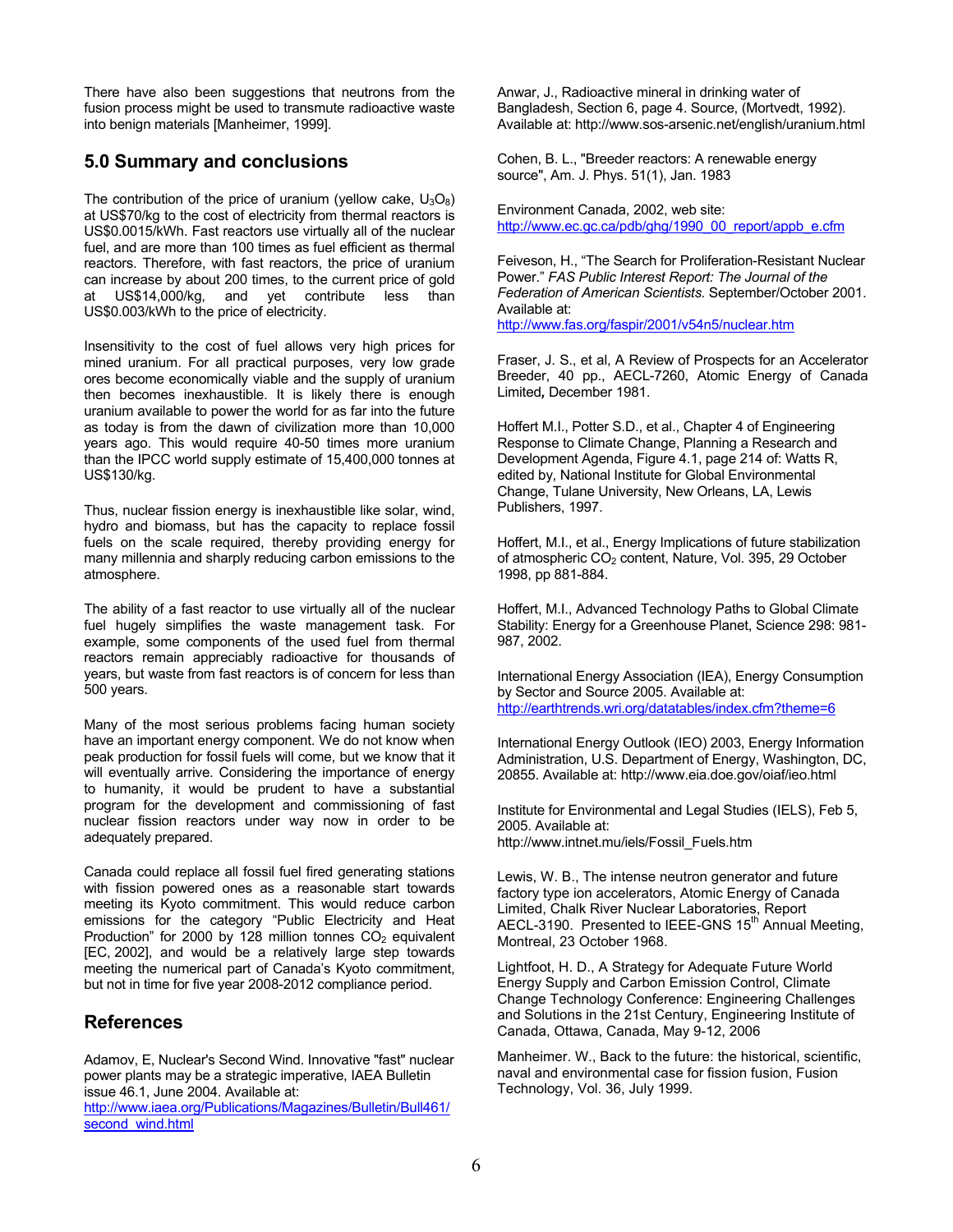Manheimer. W., The fusion hybrid as a key to sustainable development, Journal of Fusion Energy, Vol. 23, Dec 2004 (published 2005), p 223.

Metz, B., Davidson, O., Swart, R., Pan, J., editors, Climate Change 2001: Mitigation, Contribution of Working Group III to the Third Assessment Report of the Intergovernmental Panel on Climate Change, Cambridge University Press, Cambridge UK, 2001, Table 3.28a: Aggregation of fossil energy occurrences and uranium, in EJ. Available at: http://www.grida.no/climate/ipcc\_tar/wg3/124.htm

(This estimate appears to be based on World Energy Council estimates of proved reserves plus additional recoverable reserves at US\$130/kg (1999). See web site: http://www.worldenergy.org/wecgeis/publications/reports/ser/uranium/uranium.asp)

Meneley, D.A., Dastur A.R., Fehrenbach, P.J., Talbot, K.H., "Synergistic Nuclear Fuel Cycles of the Future", Global '95, Versailles, France, September 10-14, 1995

Oi, N., Wedelkind, L. (1), International Atomic Energy Agency (IAEA), Key Issue Paper #3, The International Symposium on Nuclear Fuel Cycle and Reactor Strategies, June 1997. Available at:

http://www.iaea.org/Publications/Magazines/Bulletin/Bull401/ article2a.html

Oi, N., Wedekind, L. (2), International Atomic Energy Agency (IAEA), Key Issue Paper #1, The International Symposium on Nuclear Fuel Cycle and Reactor Strategies, June 1997. Available at: http://www.iaea.org/Publications/Magazines/Bulletin/Bull401/ article2a.html

Pendergast, D.R., The Greenhouse Effect: A New Plank In The Nuclear Power Platform, Engineering Digest, December, 1990 and February, 1991, Available at: http://www.computare.org/Support%20documents/Publicatio

ns/Digest.htm

Rodriguez, P., Nuclear India, Department of Atomic Energy, Government of India, Vol. 33, No.7-8, Jan.-Feb.2000. Available at: http://www.dae.gov.in/ni/jan2000/jan2000.htm#DO%20WE %20NEED

Sakharov, A., Memoirs, Vintage Books, New York, 1990, p. 142.

Schneider, M., Froggatt, A., On the Way Out, Nuclear Engineering International, June 2005.

Seko, N., et al., Aquaculture of Uranium in Seawater by a fabric-Adsorbent Submerged System, Nuclear Technology, 144: No. 2, November 2003, pp 274-278. Available at: http://www.ans.org/pubs/journals/nt/va-144-2-274-278

Stanford, G. S., Integral Fast Reactors: Source of Safe, Abundant, Non-Polluting Power, National Policy Analysis, #378, December 2001. Available at: http://www.nationalcenter.org/NPA378.html

Till, Charles E., "Plentiful Energy, the IFR Story, and Related Matters." *THE REPUBLIC News and Issues Magazine*, June-September 2005.

UC, The Ux Consulting Company, LLC, Ux Weekly Spot Prices, 2005. Available at: http://www.uxc.com/review/uxc\_prices.html

Uranium Information Center (UIC), Thorium: UIC Nuclear Issues Briefing Paper # 67, November 2004. Available at: http://www.uic.com.au/nip67.htm as of 05/11/07.

U.S. Geological Survey (USGS) Bulletin 2179-A, Uranium – Fuel for Nuclear Energy 2002, page 2 and Table 1, page 4. US\$80/kg U = US\$68/kg of  $U_3O_8$ . Available at: http://pubs.usgs.gov/bul/b2179-a/

U.S. Geological Survey (USGS). Thorium Statistics and Information, 2005. Available at: http://minerals.usgs.gov/minerals/pubs/commodity/thorium/ #pubs

Wade, D., et al., STAR H2: The Secure Transportable Autonomous Reactor for Hydrogen (Electricity and Potable Water) Production. NERI Project No. 2000-0060, Argonne National Laboratory, 2000. Available at: www.hydrogen.anl.gov/pdfs/STAR-H2summary.pdf

World Energy Council (WEC), "Survey of Energy Resources." 2001. Table 6.3. Available at: *http://www.worldenergy.org/wec-*

*geis/publications/reports/ser/uranium/uranium.asp*

World Nuclear Association (WNA), Supply of uranium, 2004, page 2. Available at: http://worldnuclear.org/info/inf13.htm

World Nuclear Association (WNA), Thorium, November 2004. Available at: http://world-nuclear.org/info/inf62.htm

# **Biographies**

### **H. Douglas Lightfoot**

Mechanical Engineer, B App. Sc. (UBC), MBA.(Concordia)

Experience: Standard Chemical Ltd—chlor/alkali electrochemical plant project engineering,12 years; Dupont of Canada—designing, building, starting up chemical plants, 5 years; Domtar Research—research and economic analyses for pulp and paper, chemicals and construction materials, 18 years.

Retired member: Order of Engineers of Quebec, Professional Engineers of Ontario. Life Member: American Society of Mechanical Engineers. Member: Global Environmental and Climate Change Centre (GEC3), McGill University.

### **Wallace Manheimer**

Ph.D. (MIT). Retired from the Naval Research Laboratory, 33 years, Senior Scientist for Fundamental Plasma Processes involved in plasma processing, inertial fusion, microwave tube development, radar systems, and magnetic fusion. Now, part time consultant to NRL on plasma science. Discouraged by the constantly receding dates for implementation of magnetic fusion, Dr. Manheimer, in the last decade has been advocating that implementation of the fusion project be accelerated by switching from pure fusion to the fusion hybrid.